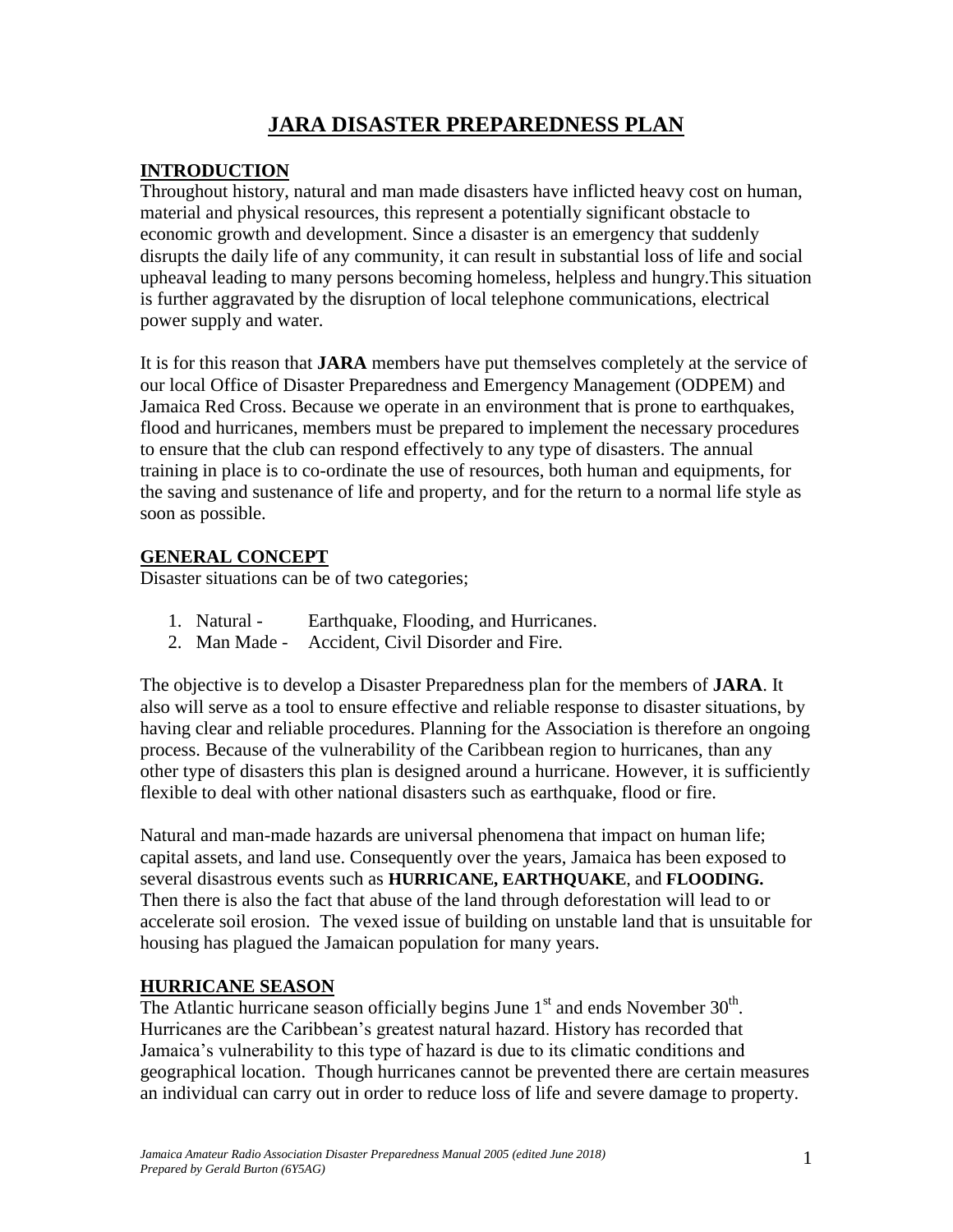# **MAKE A PLAN**

It is said that, "people never plan to fail they only fail to plan" plan to be as self-sufficient as possible. You may have to survive for a week or two on your own resources without piped water, electricity, telephone or access to the supermarkets. If you were around in 1988 during Hurricane Gilbert then you should understand. Determine if you live in an area vulnerable to flooding. If you do live in one, develop a plan to ensure that all members of your family know what to do when disaster threatens.

If you must evacuate, plan where you are going to stay, how to get there, and the supplies you will need. Friends, relatives, or evacuation centres are some options. **Consider an evacuation shelter as a last resort;** plan for tomorrow today.

- $\triangleright$  Store enough non-perishable food to last for at least one week.
- $\triangleright$  Enough water for drinking and sanitary use.
- $\triangleright$  Ensure that your First Aid Kit is in order.
- $\triangleright$  Check your emergency equipment and have them handy; e.g. water boots, flashlight, and battery-powered radio.

## **WHAT IS A TROPICAL DEPRESSION?**

This is a tropical cyclone with maximum sustained wind speed of approximately thirtyeight (38) mph or sixty-one kilometres (61) kph.

## **WHAT IS A TROPICAL STORM?**

A tropical storm is an organised tropical cyclone with approximate wind speeds of seventy-four (74) mph or one hundred and nineteen (119) kph.

# **WHAT IS A STORM SURGE?**

A storm surge is a great dome of water often as much as fifty (50) miles wide that sweeps across the coastline near the sea. Storm surges destroy even massive structures, or cause erosion under major buildings, which causes them to collapse. A storm surge is sometimes responsible for approximately nine (9) of every ten- (10) deaths in a hurricane. The surge is the most dangerous part of a hurricane.

## **WHAT IS A HURRICANE?**

Hurricanes are tropical cyclones in which winds reach a constant speed of at least seventy-four miles per hour (74) mph and may gust to one hundred and ninety nine miles per hour (199) mph. They blow in a large spiral, around a calm center.

Heavy bands of spiral clouds may cover an area several hundred miles in diameter and generate torrential rains and tornadoes.

The eye or middle of the hurricane is deceptively calm, almost free of clouds, with light winds and warm temperatures. If the eye passes over your area only half of the storm has passed, and the latter half is yet to come. As the hurricane moves over the ocean, a dome of water known as the storm surge forms in the eye. A storm surge can be approximately nine (9) to nineteen (19) feet above normal sea level, and is the most dangerous part of the hurricane. Waters will rise rapidly as the storm approaches, preventing evacuation of some communities.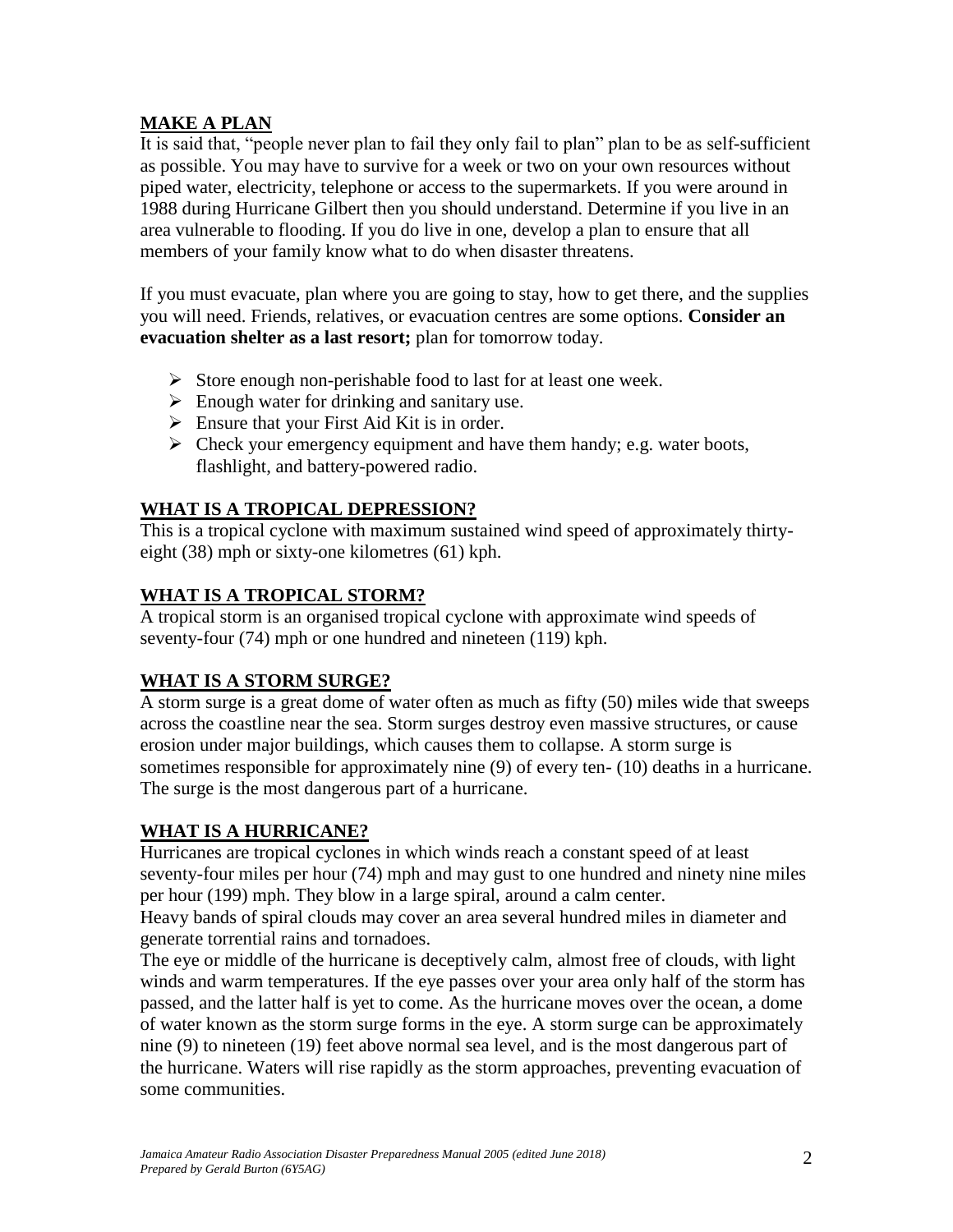### **HURRICANE STRENGTH**

The Saffir-Simpson Hurricane Scale is a 1-5 rating based on the hurricane's present intensity. This is used to give an estimate of the potential property damage and flooding expected along the coastline should a hurricane make landfall. Wind speed is the determining factor in the scale, as storm surge values are highly dependent on the slope of the continental shelf and the shape of the coastline.

| <b>CATEGORY</b> | WINDS (mph) | <b>STORM SURGE</b>      | <b>DAMAGE</b> |
|-----------------|-------------|-------------------------|---------------|
|                 | 74-95       | $4^{\circ} - 5^{\circ}$ | Minimal       |
|                 | $96-110$    | $6' - 8'$               | Moderate      |
| $\mathcal{R}$   | 111-130     | $9' - 12'$              | Extensive     |
| 4               | 131-155     | $13' - 18'$             | Extreme       |
|                 | $155+$      | 18+                     | Catastrophic  |

### **WHAT IS A HURRICANE EYE?**

A Hurricane eye is the relatively calm area in the center of a hurricane with light winds, clouds and warm temperatures. The eye is bordered by the maximum winds of the hurricane and torrential rains.

## **HURRICANE PROCEDURES**

The Hurricane season officially begins June  $1<sup>st</sup>$  and is concluded November  $30<sup>th</sup>$ , most hurricanes occur between August and October. However, hurricanes may occur at other times during the season. Hurricanes are a fact of life in the Caribbean, Hurricanes Gilbert and Hugo in 1988 and 1989 are vivid evidence of the fury of these natural events, that produced flooding and wind damage.

A high level of preparedness can reduce the impact on an individual person. Therefore, it is imperative that members of **JARA** should make appropriate preparations to ensure the safety of their families and club property. A hurricane passing close or making a direct hit on the Island can be devastating. It is therefore the moral responsibility of each Ham to be prepared, mentally and psychologically to cope with disaster at home or the work place. This is the time when the annual Field Day training will be tested.

Remember that hurricane procedures are general guidelines or recommendations, which will provide tasks and responsibilities for preparedness before, during and recovery after a hurricane.

These procedures will assist to substantially reduce the level of damage and dislocation that can be caused by a hurricane.

They are three recommended procedures that can be categorised into stages.

- BEFORE Preparatory actions during the **Watch** period.
- $\triangleright$  DURING Tranquil actions during the event.
- > AFTER Recovery actions.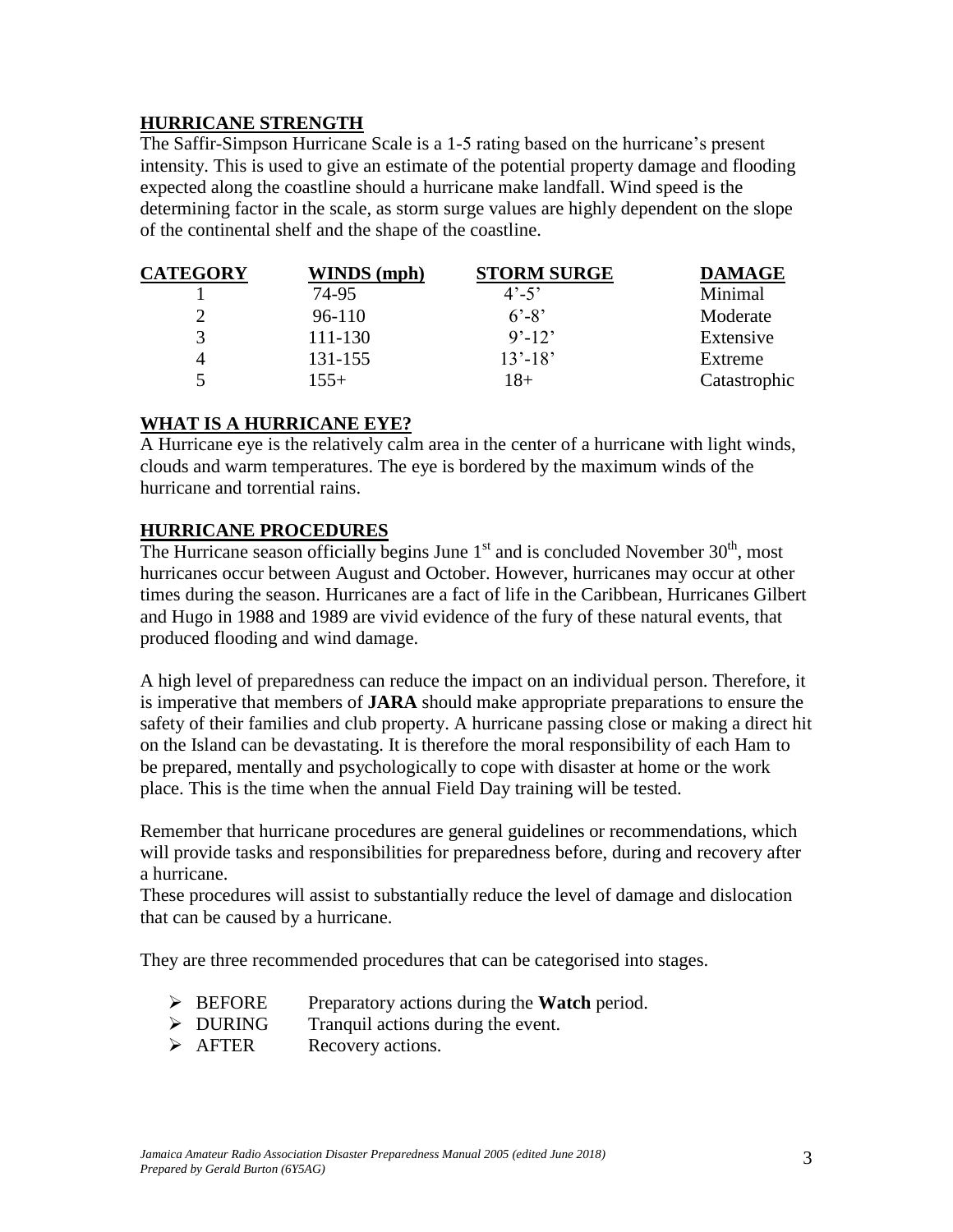### **WARNING SYSTEM**

There are two types of official hurricane warnings:

- **1. Hurricane Watch** a hurricane may affect the Island within **48 hours**.
- **2. Hurricane Warning** it is expected to strike within **24 hours** or less.

For the purpose of this manual we will modify these two warnings into phases to accommodate our own situation. The purpose of these phases is to assist us to do what, and when in a timely way.

HURRICANE WATCH Possible threat 48 hours AMBER PHASE 3 The blow. AMBER PHASE 4 Aftermath and recovery.

HURRICANE WARNING 24 hours to expected time of arrival. AMBER PHASE 1 12 hours to expected time of arrival. AMBER PHASE 2 6 hours to expected time of arrival.

### **THE WATCH Possible Threat**

- 1. Prepare your personal home to ensure the safety of your family.
- 2. Plan an evacuation route if you live in a flood prone area.
- 3. Inspect and prepare your first aid kit.
- 4. Purchase extra petrol, oil and fuel filter for generators (Home & club)
- 5. Inspect and test all emergency equipments.
- 6. Trim trees close to buildings and dispose of cuttings.
- 7. Monitor weather bulletins via Internet, local radio and TV stations.

### **THE WARNING 24hrs. to ETA**

- 1. All members should monitor repeater and HF frequencies.
- 2. The President and operation manager should attend EOC meetings at ODPEM
- 3. Secure antennas and equipments at club station.
- 4. Fill fuel tank of all JARA generators & cover radios with plastic.
- 5. Continue to monitor weather bulletins via local radio and TV stations.

## **AMBER PHASE 1 12 hours to ETA**

- 1. Complete all outstanding tasks and ensure safety precautions at home.
- 2. Continue to monitor the bulletins via Internet VHF and HF frequencies.
- 3. Operation Manager to prepare roster of net controllers for the club station and ODPEM.

## **AMBER PHASE 2 6 hours to ETA**

- 1. Install storm shutters at home.
- 2. Continue to monitor local HF and repeater frequencies; 7.150MHz 3.775MHz 147.960MHz 147.900MHz 146.880MHz 147.800MHz. 146.700MHz 146.960MHz.
- 3. Operation manager should advise volunteer members of their operating times as net control at club station or ODPEM.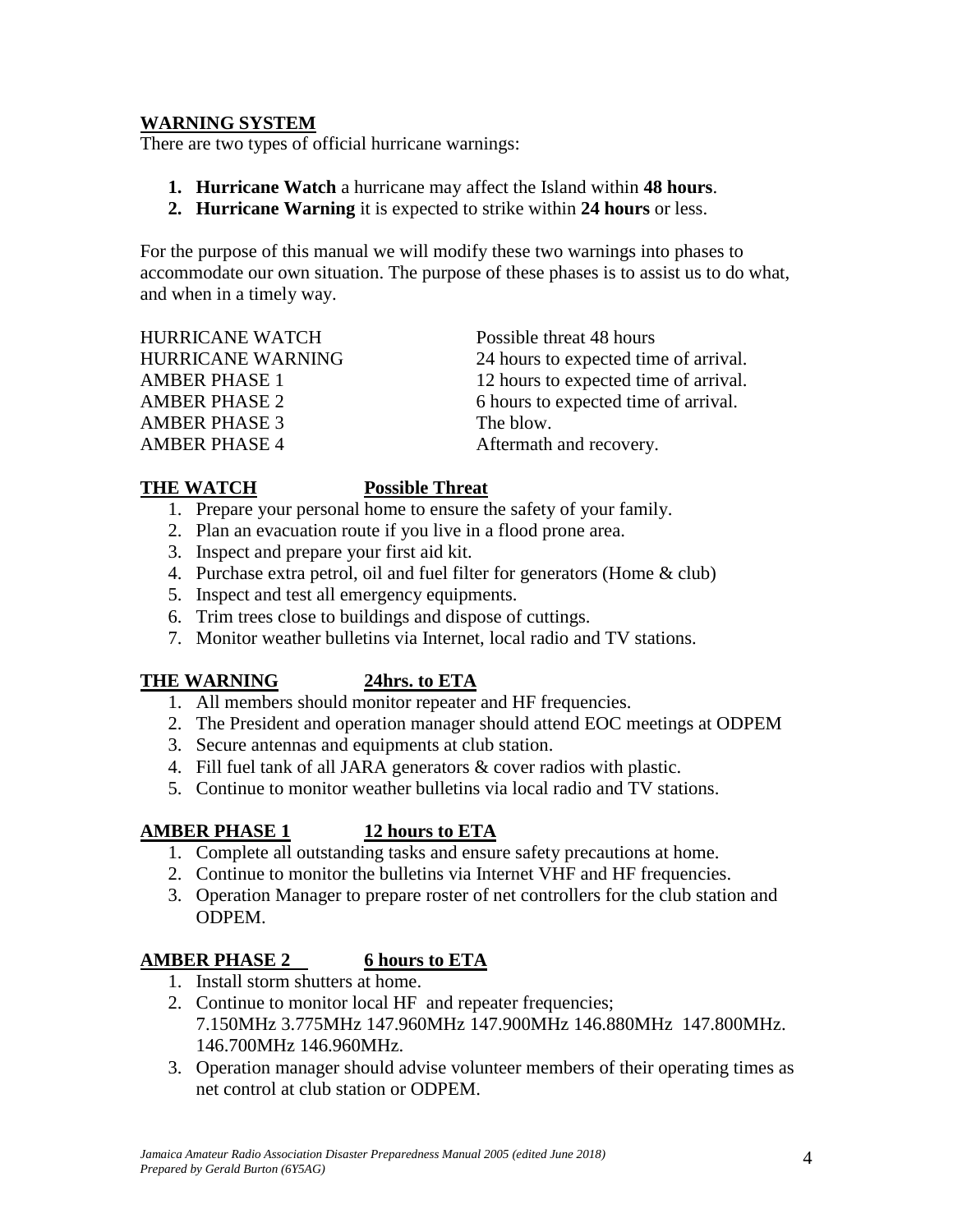# **AMBER PHASE 3 The BLOW**

- 1. Continue to PRAY
- 2. Stay calm.
- 3. Remember that during the calm at this time, this is only half of the hurricane and the latter half is sometimes more devastating that the first.

### **AMBER PHASE 4 The Aftermath**

- 1. The general objective of this phase is to establish local and international two-way radio communications.
- 2. Inspect home to carry out remedial actions where necessary.
- 3. Prepare to handle formal and informal messages.

# **EXECUTION**

.

- 1. Reinstall antennas and equipments at home and club station.
- 2. Establish international communications with hurricane watch net.
- 3. Establish local nets on 7.150MHz and 3.775MHz.
- 4. Establish local HF and VHF communications with ODPEM and other relief organisations.

## **FREQUENCIES**

|                           | 146.700MHz 146.960MHz 147.800MHz |                                                    |
|---------------------------|----------------------------------|----------------------------------------------------|
| <b>Local HF &amp; VHF</b> |                                  | 7.150MHz 3.775MHz 147.960MHz 147.900MHz 146.880MHz |

| <b>International</b> | Hurricane Watch Net:                                 | 14.325MHz |  |
|----------------------|------------------------------------------------------|-----------|--|
|                      | International Assistance Traffic Net 14.303MHz       | 14.300MHz |  |
|                      | Maritime Mobile Service Net:                         |           |  |
|                      | <b>National Hurricane Centre::</b>                   | 14.325MHz |  |
|                      | <b>Salvation Army Net:</b>                           | 14.265MHz |  |
| Caribbean            | Antilles Emergency & Weather Nets: 3.815MHz 7.162MHz |           |  |
|                      | Caribbean Emergency Net:                             | 14.185MHz |  |
|                      | Talk Shop Net:                                       | 3.828 MHz |  |
|                      | Talk Shop Net                                        | 7.195MHz  |  |

### **IARU Region 2 Emergency Frequencies**

Each year, during the Atlantic Hurricane Season, June  $1<sup>st</sup>$  to November  $30<sup>th</sup>$  Amateur Radio operators in North and Central America play an integral part in gathering and distributing information for weather and emergency services; throughout the region and USA. Should the need arise; the following HF frequencies will be activated during this time. Frequencies listed below are not comprehensive of all Caribbean and Central American countries.